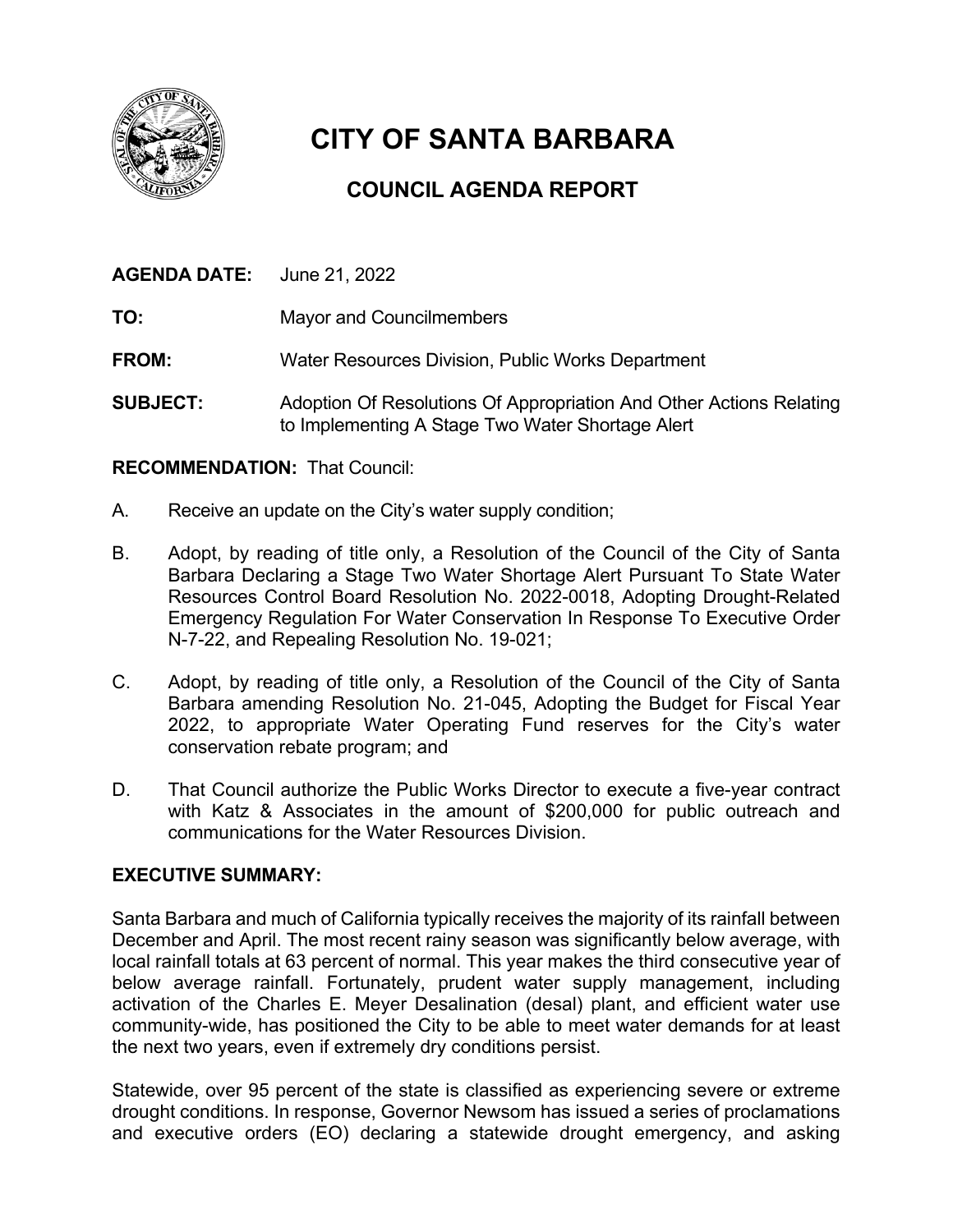California residents to voluntarily reduce water use by 15 percent. Governor Newsom recently issued EO N-7-22, which directs urban water suppliers, including the City, to implement Level Two Demand Reduction Actions from their Water Shortage Contingency Plans. In recognition of statewide drought conditions, staff proposes declaring a Stage Two Water Shortage Alert, repealing the current Stage One Water Supply Condition (Resolution 19-021), and implementing demand reduction actions from Level Two of the City's Water Shortage Contingency Plan.

#### **DISCUSSION:**

On March 29, 2022, Water Resources staff presented a water supply update to Council. The City's water supply conditions have not changed significantly since the March water supply update. While Santa Barbara has experienced below-average rainfall, the City's water demands can be met for at least the next two years (through Water Year 2024, ending in September 2024) using a combination of supplies from its diverse water supply portfolio. The City's water supplies include carryover water from Lake Cachuma, Mission Tunnel infiltration, desalination, groundwater, imported water from the State Water Project (SWP), and recycled water. The City's water supply planning strategy is conservative, assuming hydrological conditions similar to actual conditions experienced during the most recent drought, which ensures the City has enough supplies to meet demands even if the next two winters are dry.

Santa Barbara water customers have truly invested in a "conservation as a way of life" approach to water use. The City's current water demands are 25 percent less than 2013 baseline water demands (the previous "pre-drought" baseline set by the State), resulting in approximately 3,400 AF of annual savings compared to 2013. This commendable level of water conservation, in conjunction with the operation of the desal plant, has allowed the City to bank water in Lake Cachuma. As a result, the City is currently in a relatively secure water supply position, despite ongoing dry conditions.

Statewide, California's winter rainy season was dry, with precipitation totals falling far below average. The U.S. Drought Monitor currently classifies over 95 percent of California as experiencing either a severe or extreme drought (Santa Barbara County's drought status is classified as severe). The U.S. Drought Monitor uses metrics such as soil moisture content and streamflow to determine a location's drought status, rather than local water supply availability. In response to below-average rainfall and drought conditions across the state, the California Department of Water Resources (DWR) reduced allocations on the SWP to 5 percent. This means the City's 2022 SWP allocation was reduced from 3,300 acre-feet (AF) to 165 AF.

#### Statewide Drought State of Emergency

On March 28, 2022, Governor Newsom issued EO N-7-22, which directed the State Water Resources Control Board (Water Board) to adopt emergency regulations requiring all urban water suppliers who have submitted a Water Shortage Contingency Plan (WSCP) to the DWR to implement, at a minimum, the shortage response actions for a Level Two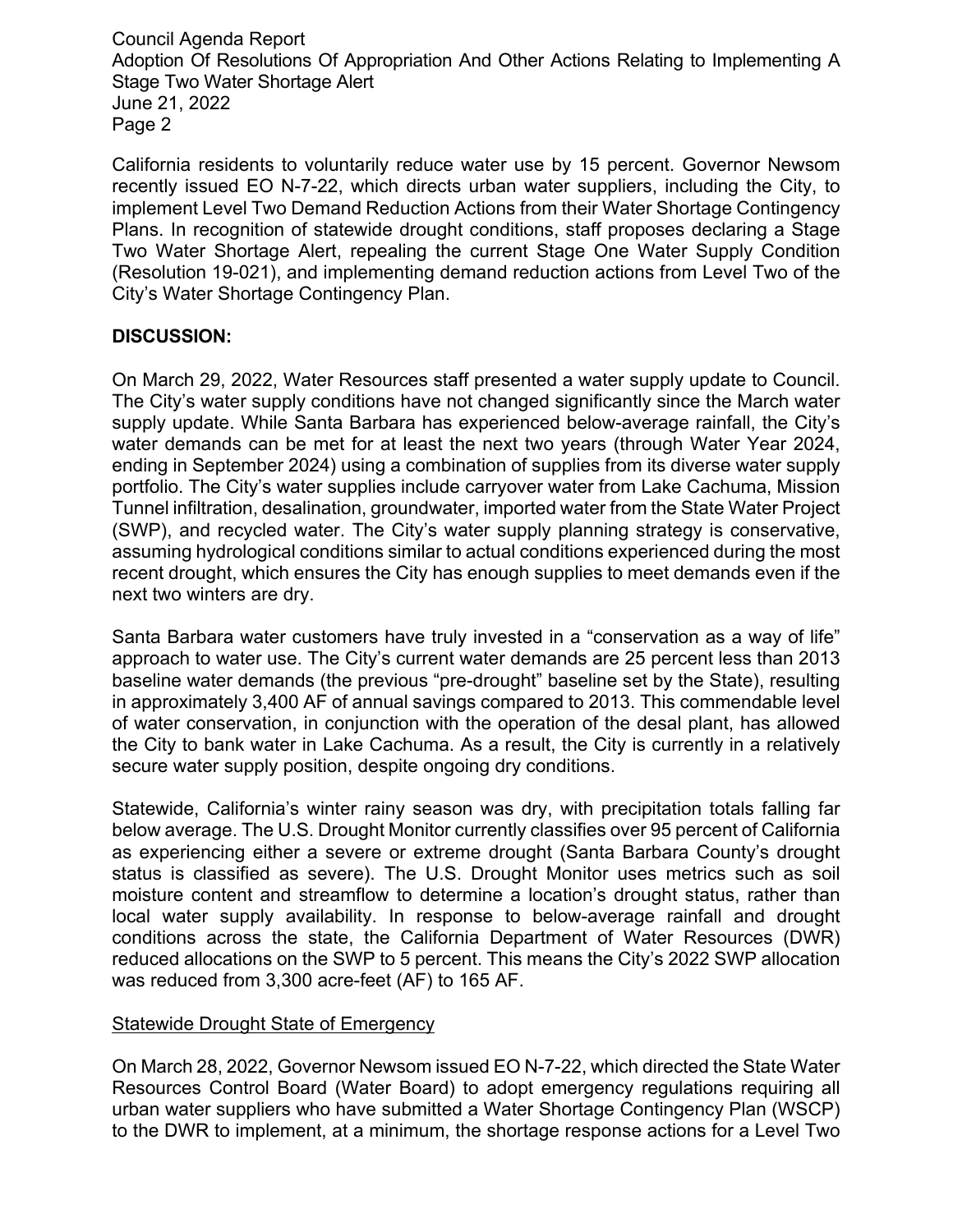shortage. The EO also continued the statewide drought state of emergency declared by Governor Newsom in October 2021, asking Californians to voluntarily reduce their water use statewide by 15 percent, compared to 2020-baseline usage. Neither EO required specific water use reduction targets for urban water suppliers.

In response to the Governor's March 2022 EO N-7-22, on May 24, 2022, the Water Board adopted Resolution No. 2022-0018, which has a requirement for urban water suppliers, including the City, to implement all water demand reduction actions from their Water Shortage Contingency Plans associated with a Level Two shortage, regardless of their local water supply availability. The Water Board's emergency regulations also included a statewide prohibition against the irrigation of "non-functional turf" at commercial, industrial, and institutional (CII) sites. Non-functional turf is defined as turf that is solely ornamental and not regularly used for human recreational purposes, or for civic or community events.

#### Stage Two Water Shortage Alert

Council adopted the City's 2021 WSCP in June 2021, along with the 2020 Enhanced Urban Water Management Plan, for submittal to DWR by July 1, 2021. The City's WSCP can be found at [www.SantaBarbaraCA.gov/Drought.](http://www.santabarbaraca.gov/Drought) The City's WSCP establishes a plan for responding to water shortages caused by drought conditions and/or a catastrophic water supply emergency. Four water shortage levels are included in the City's WSCP. Level Two is referred to as a Stage Two Water Supply Alert. The WSCP includes various actions that Council may choose to implement to reduce water demand, depending on the nature of the shortage and local water supply conditions. Different actions are associated with each water shortage stage, or level. The table of Demand Reduction Actions associated with each water shortage level is attached to this report.

In recognition of severe drought conditions statewide, and in response to the Governor's blanket March 2022 EO and the Water Board's May 2022 adopted regulations, staff is recommending that Council declare a Stage Two Water Shortage Alert and implement the demand reduction actions associated with Level Two of the City's WSCP. However, the City is not currently experiencing a water supply shortage and does not anticipate a shortage in the next two years, even if dry conditions persist. With this consideration, staff recommends Council prioritize a selection of the City's Level Two actions for increased education and enforcement. These commonsense actions are appropriate for the City's current water condition, and are actions that our water-wise community can easily support and implement. In summary, the actions include:

- Using a shut-off nozzle when using water through a hose or outdoor water faucet, including vehicle or boat washing;
- Not hosing down hard surfaces such as sidewalks and patios with potable water, with exceptions for preventative maintenance and health and safety; and
- Irrigating using an automatically or manually controlled in-ground irrigation system only between the hours of 6:00 p.m. and 8:00 a.m.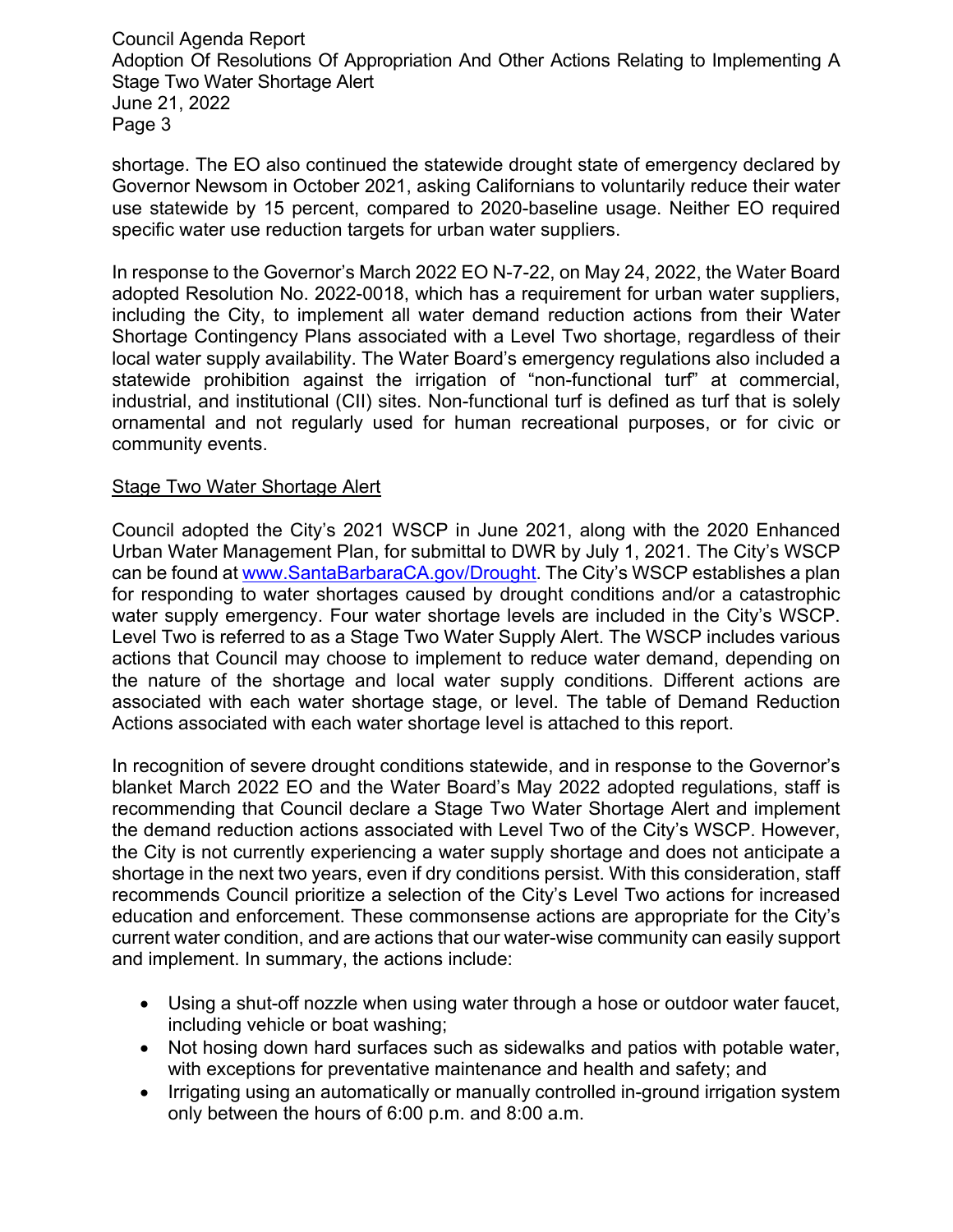Whether in a declared water shortage or not, the City has a prohibition on the waste of water (Santa Barbara Municipal Code 14.20.007), which is defined as any excessive, unnecessary, or unwarranted use of water. This includes, but is not limited to, any water use that causes significant runoff beyond the boundaries of the property served by a water meter, failure to repair any leak or rupture within 72 hours after notice by the City, and irrigation during and for a period of 48 hours after a "measurable rainfall event." A measurable rainfall event is defined as rainfall of one-quarter of an inch or more during a 24-hour period.

Adoption of this resolution supersedes Resolution 19-021, which is repealed.

#### Additional Water Supply Actions

To ensure that the City's water supplies can be stretched through several more dry years, staff is taking the following actions:

- Commencing groundwater pumping from the Storage Unit No. 1 Groundwater Basin in the summer of 2022.
- Constructing a pipeline to convey water pumped from the Alameda Well in Storage Unit No. 1 to the Ortega Groundwater Treatment Plant for treatment, so groundwater production from that well can commence in the summer of 2023, if needed.
- Working with the Central Coast Water Authority to secure up to 2,000 AF of supplemental water purchases through the SWP.

To date, the City has secured 863 AF of supplemental water supply; 93 AF was purchased from Casitas Municipal Water District, and 770 AF was purchased from Mojave Water Agency. This supplemental water will be stored in San Luis Reservoir, where evaporative loss is not applied. The water can be delivered to the City upon request.

### Additional Demand Reduction Actions

The City currently offers water conservation rebates to City customers for Flume smart home water monitoring devices, landscape mulch, high-efficiency clothes washers, and custom rebates for water-intensive commercial, industrial, and institutional customers. A total budget of \$72,000 is available in the Fiscal Year 2023 budget for water conservation rebates. Staff is asking to appropriate an additional \$50,000 from reserves to expand the water conservation rebate program to include a new landscape rebate, available to both residential and commercial customers using potable water for irrigation. The prior program was popular and effective at creating long-term water savings, with over 2,000 AF of water savings since the program started in 2009. The revamped landscape rebate program will reimburse customers up to a certain amount for converting their high-water use lawns to water-wise landscapes and irrigation systems. The landscape rebate program was a huge success during the last drought, where over 1,500 high-water-use landscapes were replaced.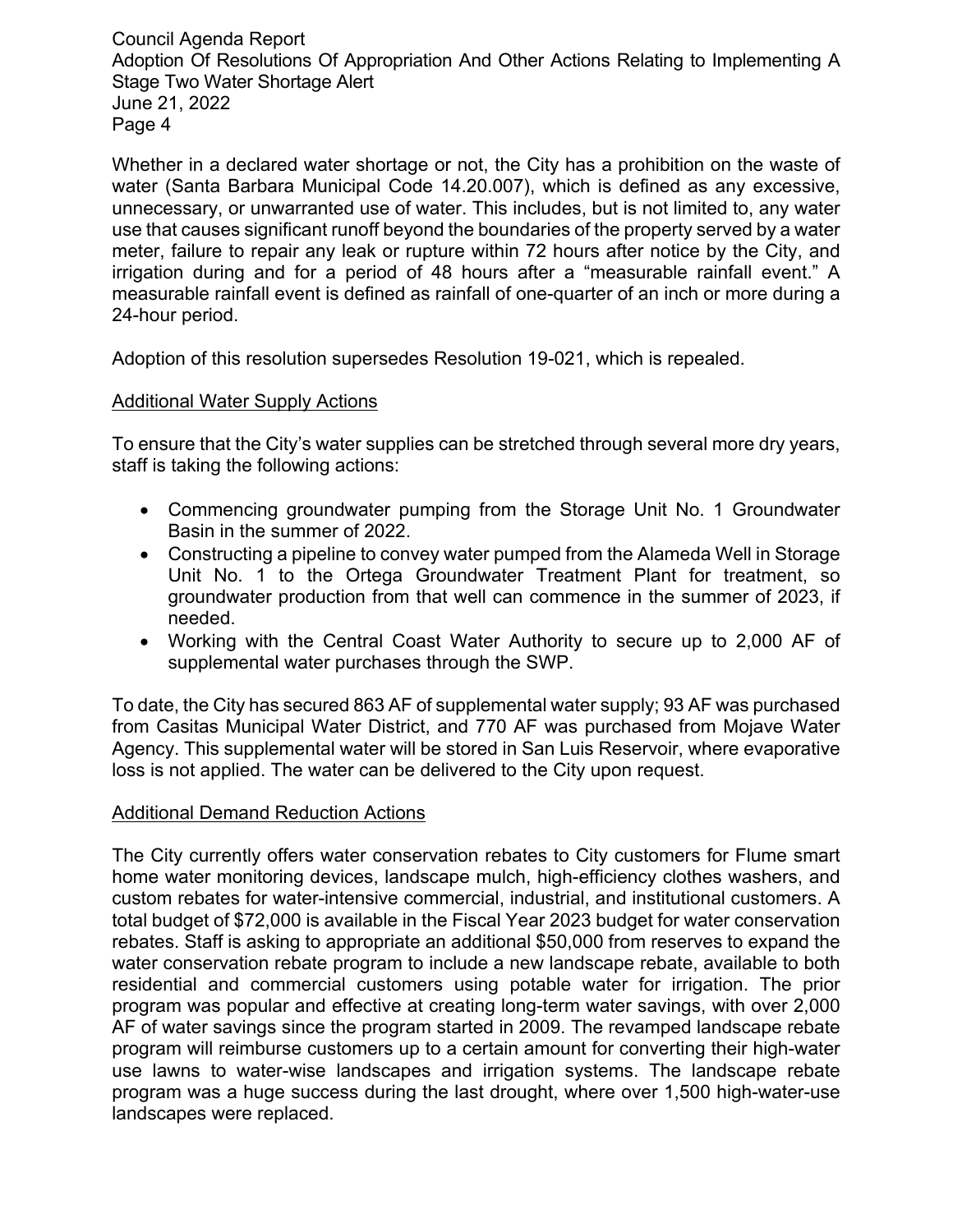In addition to expanding the water conservation rebate program to include the new landscape rebate, staff is asking Council to authorize the Public Works Director to execute a five-year as-needed contract with Katz & Associates (Katz), in the amount of \$200,000, for public outreach and communications support. Effective communication about the newly implemented demand reduction actions is important for their success and maintaining a continued level of trust with the City's water customers. The messaging is especially sensitive for the City, since it is not currently in a water supply shortage, but wishes to implement the demand reduction actions in response to the Governor's EO and the Water Board's regulations. The public outreach for the Stage Two Water Shortage Alert will focus on the prioritized demand reduction actions, as recommended by Water Commission and approved by Council. Katz will provide consistent messaging and informational materials, among other public outreach support activities, for the City's drought response, as well as other important Water Resources programs and policies, including water rates, infrastructure improvements, advanced metering infrastructure (AMI) implementation, and other topics as needed.

Katz has a strong team of nationally recognized experts who specialize in translating highly technical information into language understandable by a variety of audiences. In 2016 and again in 2018, Katz was selected through a competitive bidding process to provide public outreach support services to the Water Resources Division. Katz previously provided exceptional service to the Water Resources Division in its engagement with the public on water resources issues, including the reactivation of the Charles E. Meyer Desalination Plant, wastewater collection system outreach, and water and wastewater rate changes. Based on the above, staff finds Katz to be qualified and capable of delivering professional services. Their proposed rates are reasonable and comparable to other firms providing similar services to the City.

Staff will monitor the City's water supply and demands through the summer and return to Water Commission and Council in the fall with an updated water supply outlook. Should the Governor or Water Board order additional regulations or requirements, staff will return to Water Commission and Council for direction.

#### **BUDGET/FINANCIAL INFORMATION:**

To increase available funding for the City's water conservation rebate program, staff is requesting an increase in expenditure appropriations in the Water Operating Fund in the amount of \$50,000 in Fiscal Year 2022, funded from Water Operating Fund reserves. Staff plans to carry over remaining appropriations from Fiscal Year 2022 to Fiscal Year 2023. Adequate, available reserve funds exist in the Water Operating Fund to approve the recommended expenditure appropriation. The Fund remains above reserve policy targets. The increased funding will be used to restart the City's landscape rebate program, which has been shown to be a cost-effective water conservation program that incentivizes long-term changes in how water is used for landscape irrigation in the City. Grant-funding opportunities are being pursued to supplement the above expenditure appropriation. The Water Supply and Services team will implement the new rebate program.